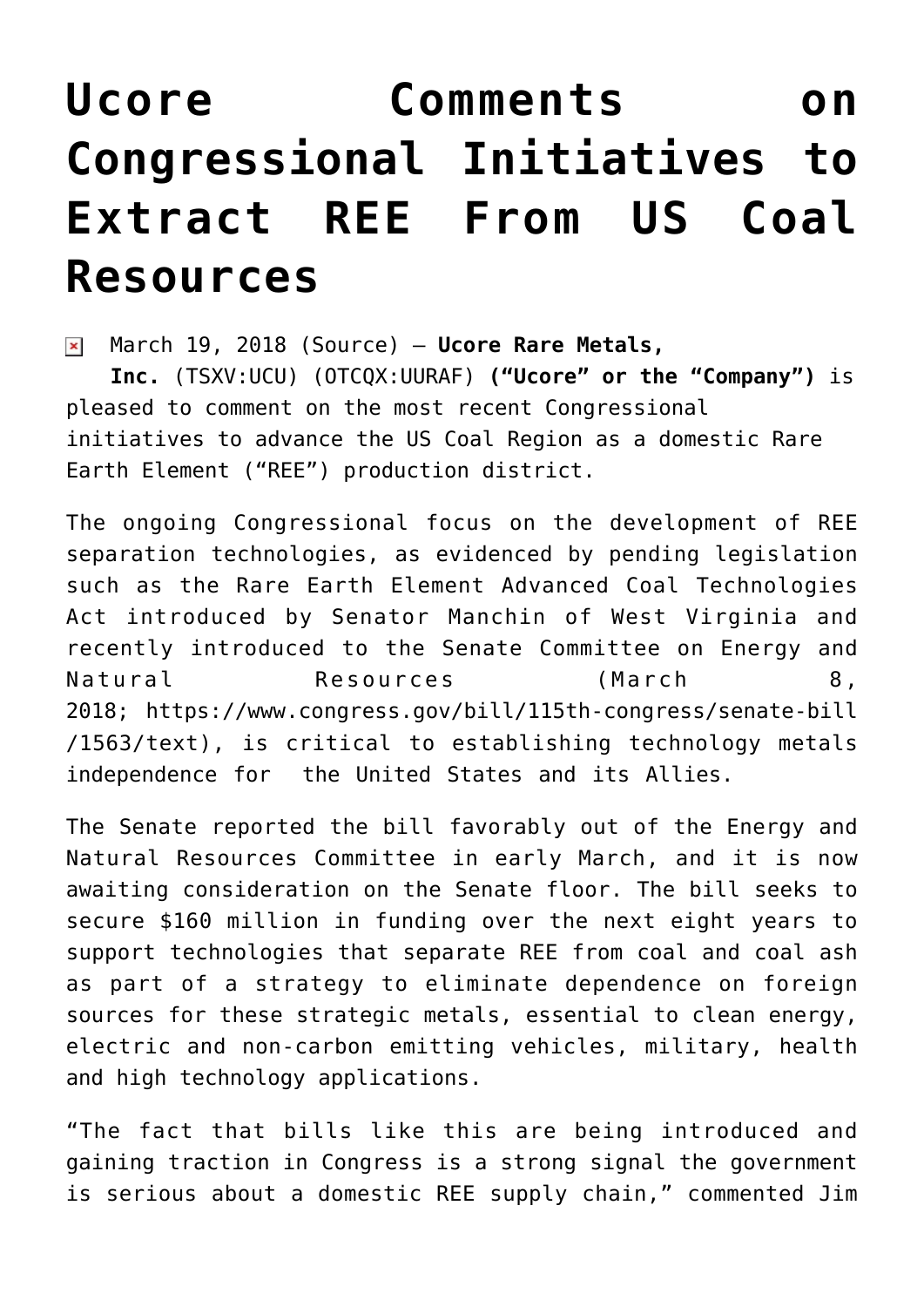McKenzie, President & CEO of Ucore. "Between legislative provisions in the NDAA and executive action such as the Administration's recent Executive Orders (see Ucore Press Release dated Dec. 22, 2017), we see an emerging policy trend that prioritizes an American Rare Earth feedstock and beneficiation industry. What's more, the government's focus on separation technologies is particularly encouraging because this has been a long-standing technology gap in the U.S. industrial base and one that Ucore in conjunction with its partner, IBC Advanced Technologies, Inc. ("IBC"), is ideally positioned to fill."

Environmentally sustainable and non-energy intensive Molecular Recognition Technology ("MRT") for the selective separation of REE was specifically developed by IBC of American Fork, Utah. IBC and Ucore are targeting key opportunities under their strategic alliance and are actively engaged in accessing opportunities to apply MRT to the selective separation of REE from coal and coal ash in the U.S. Appalachian Coal Region with their pending joint venture partner Kentucky River Properties LLC (see Ucore Press Release dated June 12, 2017).

## **About IBC**

IBC Advanced Technologies, Inc. is an award-winning, green chemistry selective separations company based on developing, manufacturing and marketing innovative MRT products and processes. IBC is headquartered in American Fork, Utah, with manufacturing facilities in Utah and Houston, Texas. IBC has supplied industrial, governmental and academic customers worldwide with environmentally friendly products, processes and services for over 30 years. IBC specializes in MRT, utilizing green chemistry to achieve highly selective separations of metal ions in complex matrices. Based on Nobel Prize-winning technology (1987), IBC's proprietary products and processes are used worldwide by premier metals refining and mining companies such as Tanaka Kikinzoku K.K. (Japan), Asarco Grupo Mexico (USA), Impala Platinum Ltd. (South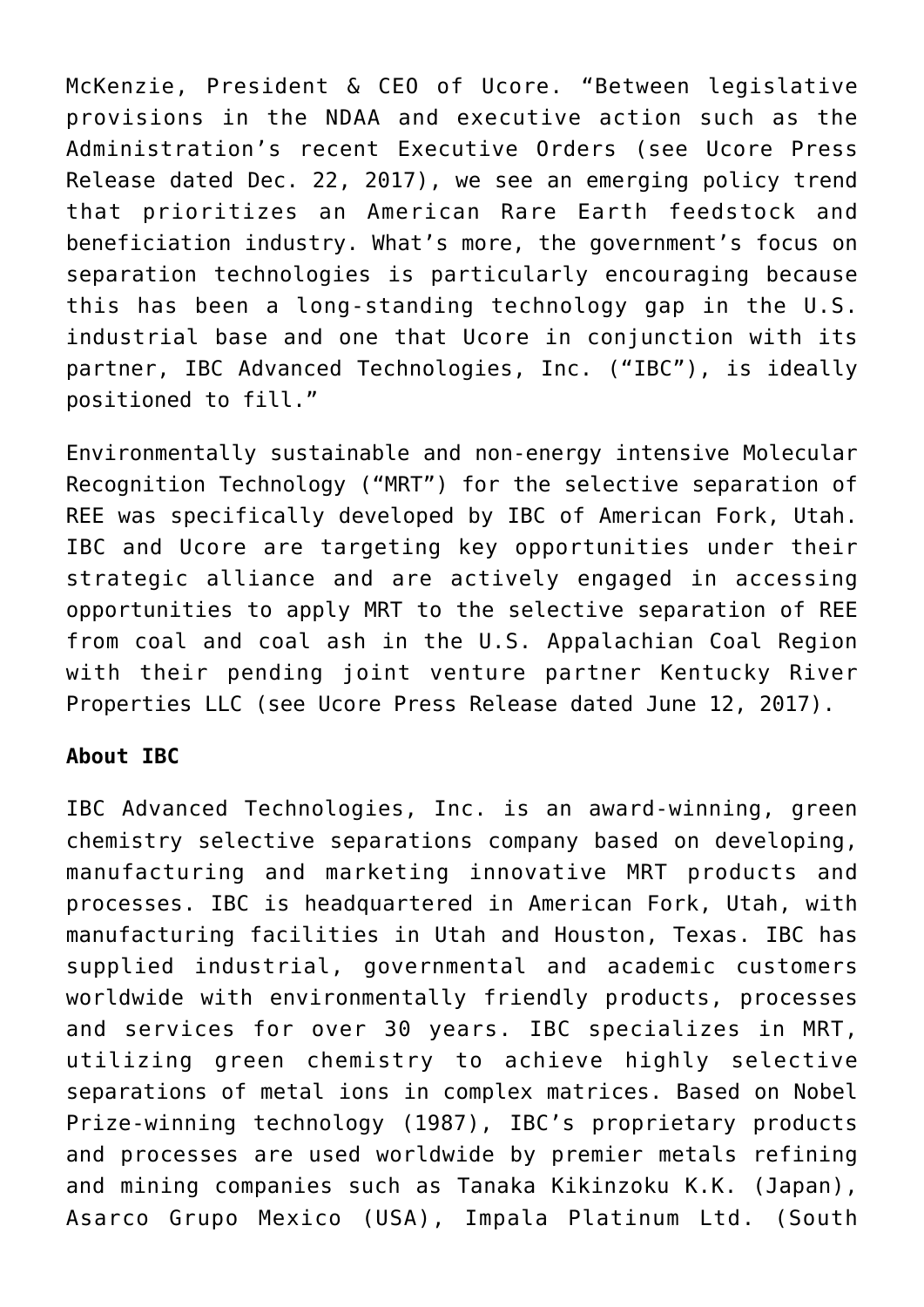Africa), and Sino Platinum (China). In 2014, the Japanese Government (Mitsubishi Research, Inc.) awarded to IBC a highly competitive subsidy grant, "Demonstration Project for Seawater Purification Technologies", concerning the selective separation of the radionuclides strontium and cesium from contaminated seawater at Fukushima, Japan.

IBC's expertise is illustrated by its extensive development and commercialization of separations systems for platinum group metals ("PGM's") at a world level. PGM's are analogous to REE, in that they are considered difficult to selectively separate due to their constituent chemical similarities. The Ucore-IBC alliance builds on IBC's proven capabilities to develop, scale-up and commercialize selective separations systems for a number of diverse and complex applications. See www.ibcmrt.com for additional information.

## **About Ucore**

Ucore Rare Metals is a development-phase company focused on rare metals resources, extraction and beneficiation technologies with near term potential for production, growth and scalability. On March 3, 2015, Ucore announced the development of a joint venture with IBC for the deployment of Molecular Recognition Technology for REE and multi-metallic tailings processing applications in North America and associated world markets. The Company has a 100% ownership stake in the Bokan project. On March 31, 2014, Ucore announced the unanimous support of the Alaska State Legislature for the investment of up to USD \$145 Million in the Bokan project at the discretion of the Alaska Import Development and Export Agency ("AIDEA").

## **Cautionary Notes**

*This press release includes certain statements that may be deemed "forward-looking statements". All statements in this release, other than statements of historical facts, that*